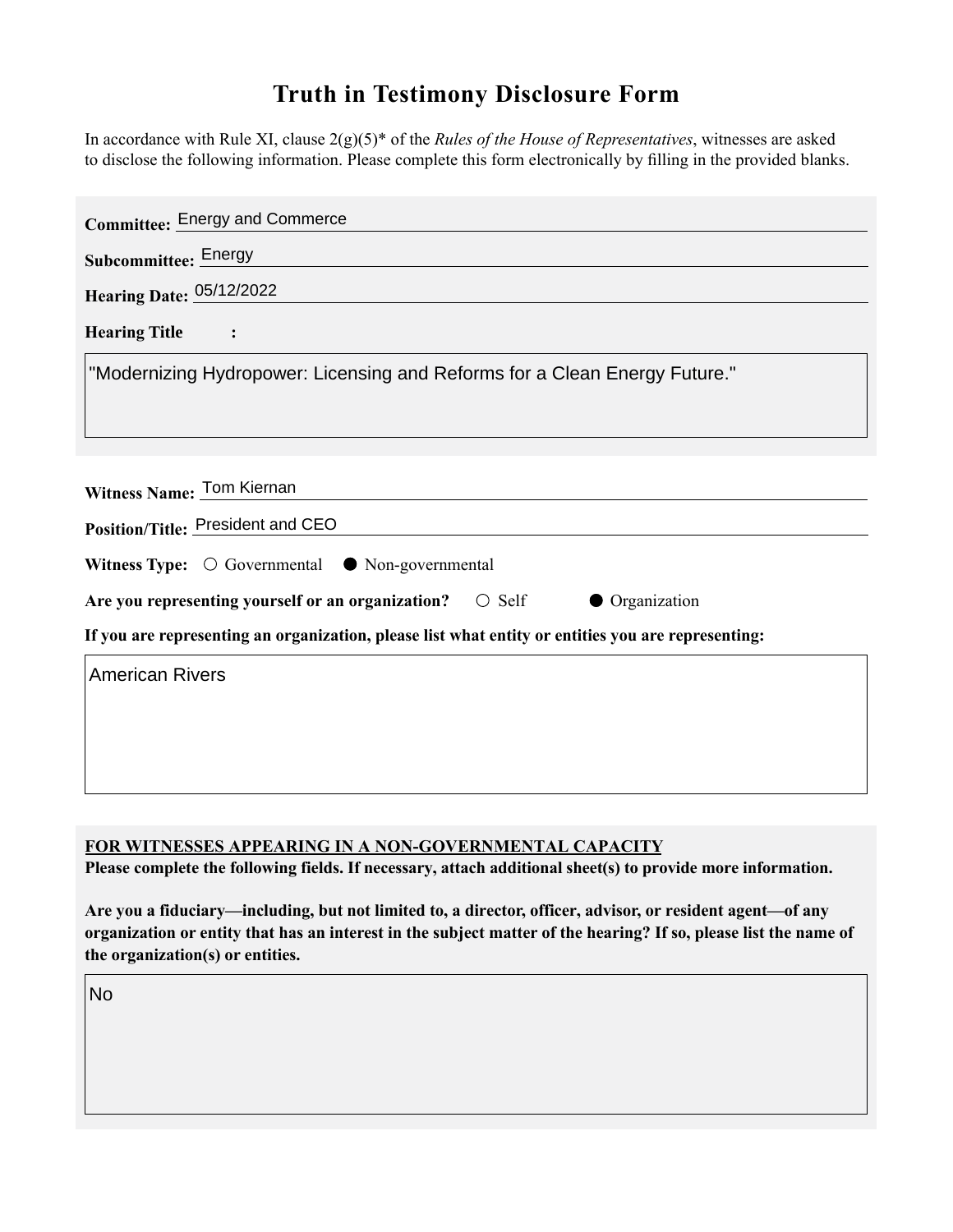**Please list any federal grants or contracts (including subgrants or subcontracts) related to the hearing's subject matter that you, the organization(s) you represent, or entities for which you serve as a fiduciary have received in the past thirty-six months from the date of the hearing. Include the source and amount of each grant or contract.** 

None

**Please list any contracts, grants, or payments originating with a foreign government and related to the hearing's subject that you, the organization(s) you represent, or entities for which you serve as a fiduciary have received in the past thirty-six months from the date of the hearing. Include the amount and country of origin of each contract or payment.** 

None

## **Please complete the following fields. If necessary, attach additional sheet(s) to provide more information.**

 $\exists$  I have attached a written statement of proposed testimony.

 $\subseteq$  I have attached my curriculum vitae or biography.

**\***Rule XI, clause 2(g)(5), of the U.S. House of Representatives provides:

(5)(A) Each committee shall, to the greatest extent practicable, require witnesses who appear before it to submit in advance written statements of proposed testimony and to limit their initial presentations to the committee to brief summaries thereof.

(B) In the case of a witness appearing in a non-governmental capacity, a written statement of proposed testimony shall include— (i) a curriculum vitae; (ii) a disclosure of any Federal grants or contracts, or contracts, grants, or payments originating with a foreign government, received during the past 36 months by the witness or by an entity represented by the witness and related to the subject matter of the hearing; and (iii) a disclosure of whether the witness is a fiduciary (including, but not limited to, a director, officer, advisor, or resident agent) of any organization or entity that has an interest in the subject matter of the hearing.

(C) The disclosure referred to in subdivision (B)(iii) shall include— (i) the amount and source of each Federal grant (or subgrant thereof) or contract (or subcontract thereof) related to the subject matter of the hearing; and (ii) the amount and country of origin of any payment or contract related to the subject matter of the hearing originating with a foreign government.

(D) Such statements, with appropriate redactions to protect the privacy or security of the witness, shall be made publicly available in electronic form 24 hours before the witness appears to the extent practicable, but not later than one day after the witness appears.

Energy and Commerce